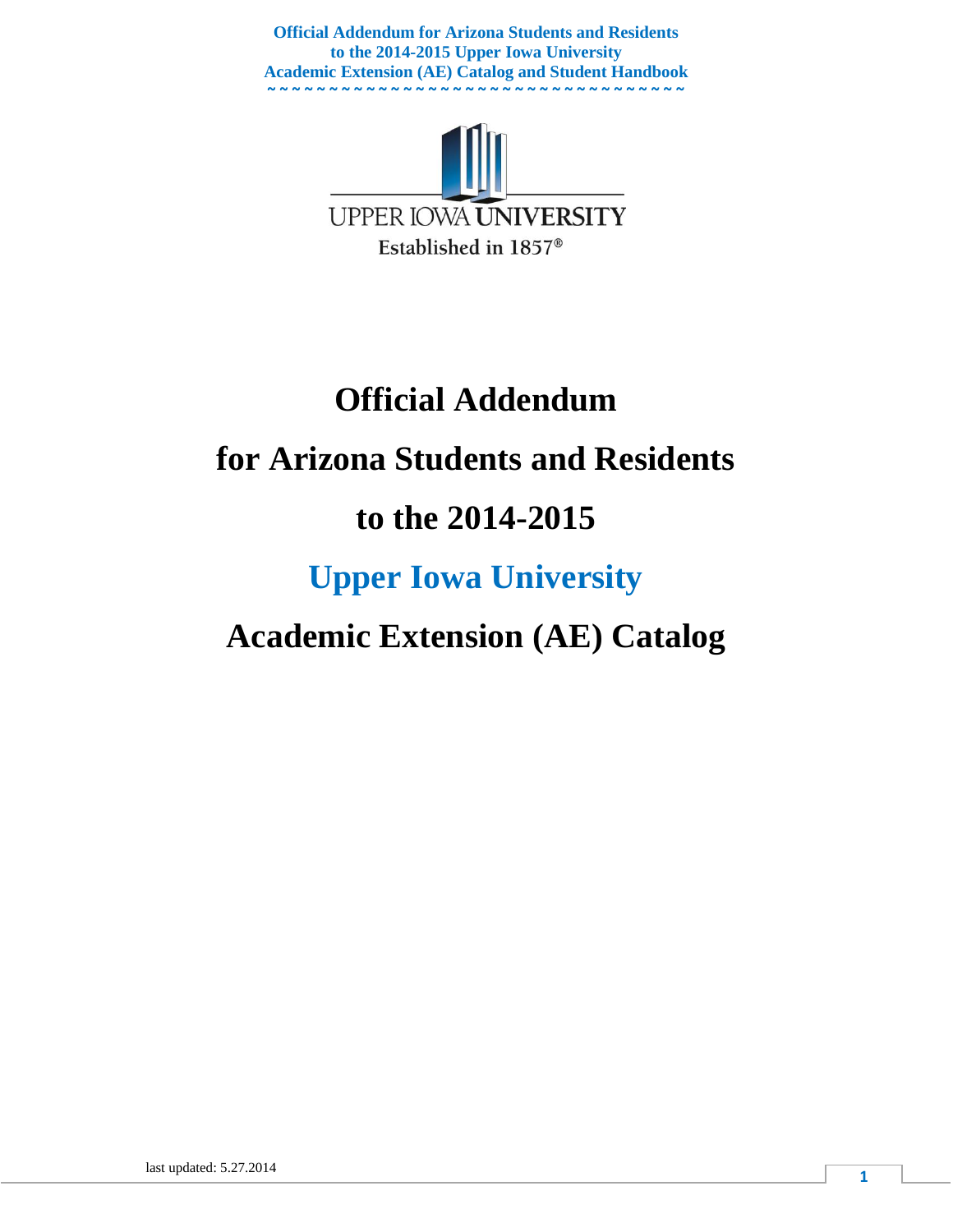## Table of Contents

| Table of UIU Programs Available to Arizona Residents       | 3       |
|------------------------------------------------------------|---------|
| Additional Information re UIU Certificate Programs         |         |
| <b>Emergency and Disaster Management</b>                   | 4       |
| Human Resource Management                                  | 5       |
| Management                                                 | 6       |
| Marketing                                                  | 7       |
| <b>Organizational Communications</b>                       | 8       |
| Organizational Leadership                                  | 9       |
| Additional Information re UIU's Education Program          | 10      |
| Additional Requirements for Education Licensure in Arizona | 10      |
| <b>Student Services Available to Arizona Students</b>      | 11-12   |
| New and Modified Policies (not in catalog)                 | 13-14   |
| <b>Student Grievance Procedures</b>                        | $15-16$ |
| Managing the Cost                                          | $17-18$ |
| <b>Enrollment Agreement for Domestic Arizona Students</b>  | 19-20   |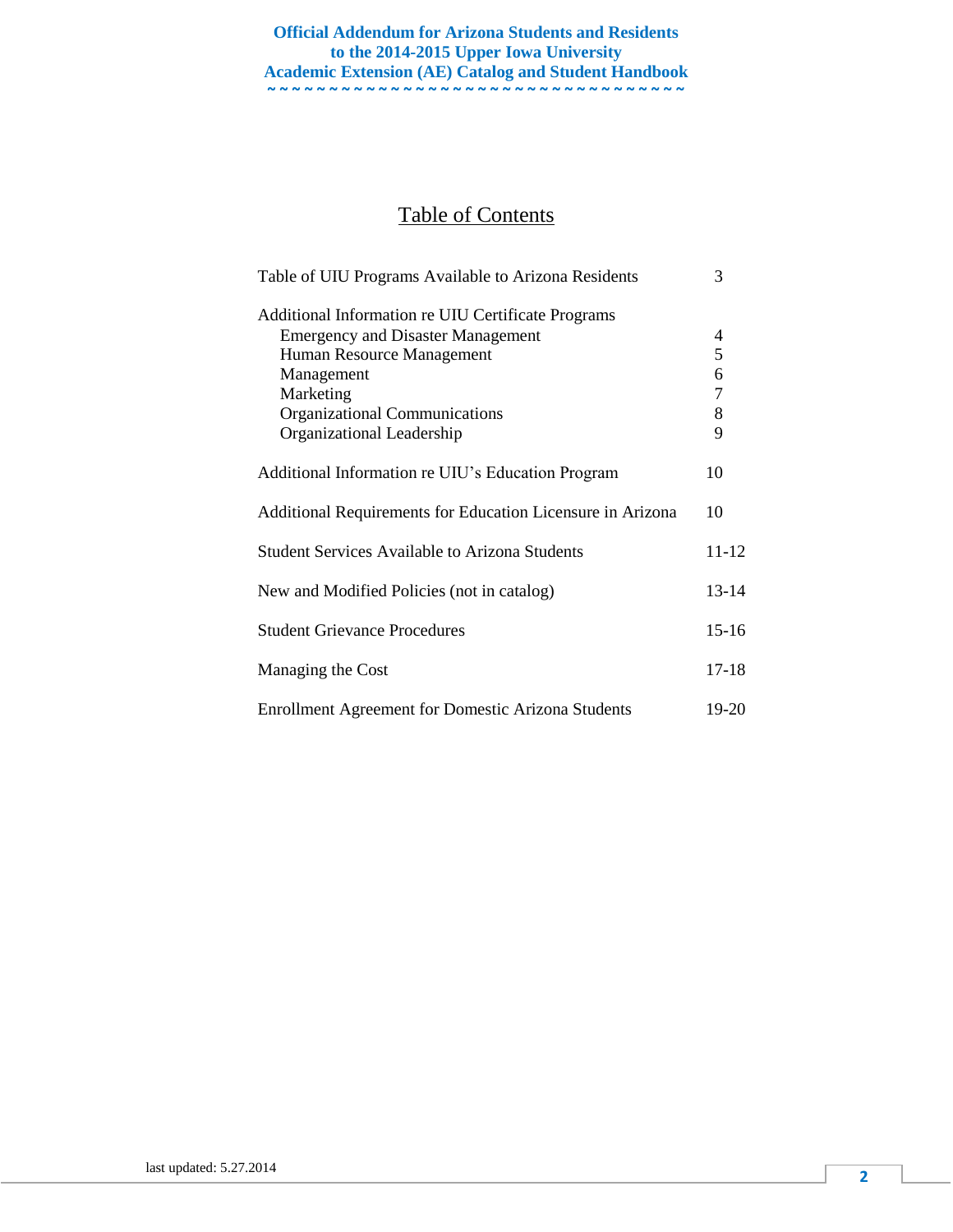| <b>UIU</b> Program                                         | Offered at<br>Mesa Center | Available<br>online       |
|------------------------------------------------------------|---------------------------|---------------------------|
| <b>AA-General Business</b>                                 |                           | X                         |
| <b>AA-Liberal Arts</b>                                     |                           | X                         |
| <b>BA-Elementary Education</b>                             | $\mathbf X$               |                           |
| BA-Prekindergarten to Grade Three Education                | $\mathbf X$               |                           |
| <b>BS-Accounting</b>                                       | $\overline{\text{X}}$     | $\mathbf X$               |
| <b>BS-Business Administration</b>                          | $\overline{\mathrm{X}}$   | $\overline{\text{X}}$     |
| <b>BS-Communications</b>                                   |                           | $\overline{\text{X}}$     |
| <b>BS-Criminal Justice</b>                                 | X                         | $\mathbf X$               |
| <b>BS-Emergency &amp; Disaster Management</b>              |                           | $\mathbf X$               |
| <b>BS-Financial Management</b>                             |                           | $\mathbf X$               |
| <b>BS-Health Services Administration</b>                   |                           | $\mathbf X$               |
| <b>BS-Human Resources Management</b>                       | X                         | $\overline{\mathbf{X}}$   |
| <b>BS-Human Services</b>                                   | $\overline{X}$            | $\overline{X}$            |
| <b>BS-Interdisciplinary Studies</b>                        |                           | X                         |
| <b>BS-Management</b>                                       |                           | $\mathbf X$               |
| <b>BS-Management Information Systems</b>                   |                           | $\mathbf X$               |
| <b>BS-Marketing</b>                                        |                           | $\overline{\text{X}}$     |
| BS-Nursing (RN to BSN)                                     | $\boldsymbol{\mathrm{X}}$ | $\overline{\text{X}}$     |
| <b>BS-Psychology</b>                                       | X                         | $\overline{\text{X}}$     |
| <b>BS-Public Administration</b>                            | $\overline{\text{X}}$     | $\overline{\text{X}}$     |
| <b>BS-Social Science</b>                                   | X                         | $\mathbf X$               |
| <b>Master of Business Administration</b>                   |                           | $\boldsymbol{\mathrm{X}}$ |
| Master of Higher Education Administration                  |                           | $\mathbf X$               |
| <b>Master of Public Administration</b>                     |                           | $\overline{X}$            |
| Undergraduate certificate in Emergency/Disaster Mgmt       |                           | $\mathbf X$               |
| Undergraduate certificate in Human Resources Mgmt          |                           | $\mathbf X$               |
| Undergraduate certificate in Management                    |                           | X                         |
| Undergraduate certificate in Marketing                     |                           | $\mathbf X$               |
| Undergraduate certificate in Organizational Communications |                           | $\boldsymbol{\mathrm{X}}$ |
| Undergraduate certificate in Organizational Leadership     |                           | $\boldsymbol{\mathrm{X}}$ |

## UIU Programs Available to Arizona Residents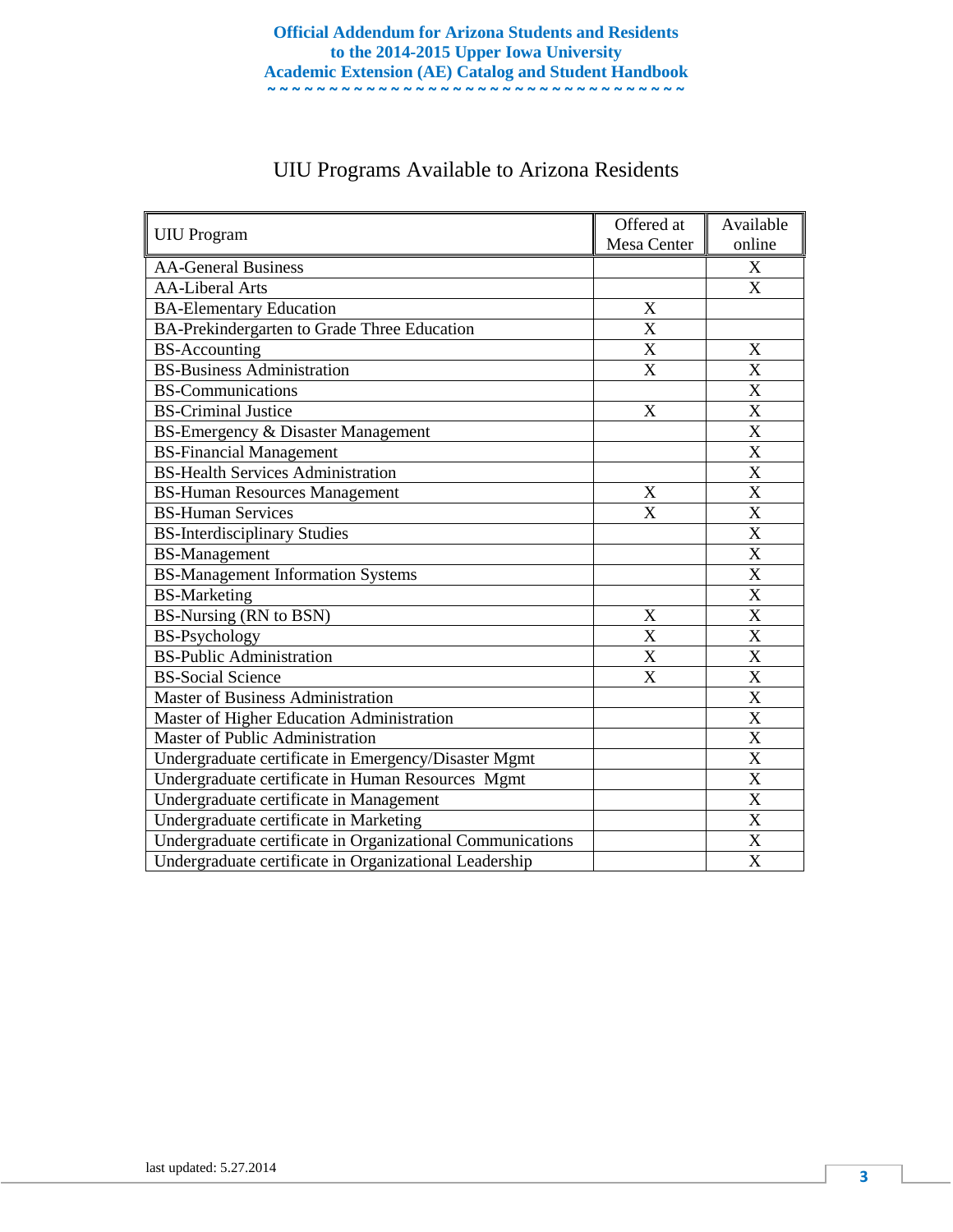## **Emergency and Disaster Management** Undergraduate Certificate

#### **Overview**

The certificate in Emergency and Disaster Management is applicable to both the public and private sectors, with the courses providing a foundation for the rapidly growing field of emergency and disaster management. Various theories, concepts, and contemporary practices will be examined, thereby providing an understanding of crises within an intergovernmental framework. Students prepare for private sector and governmental continuity planning positions by learning about the far-reaching impacts that disasters have on human lives. Certificate holders can enter careers in government agencies, private businesses and humanitarian organizations, assisting individuals, businesses, governments and nonprofit organizations prepare for, respond to and recover from disasters such as floods, tornadoes, hazardous materials spills, terrorist attacks and epidemics.

#### **Objectives**

- *Identify and understand the principles, as well as political and policy basis, or emergency management.*
- *Be able to describe the immediate post-impact behavior of individuals and organizations and the effectiveness of the Incident Command System.*
- *Understand the concept of crises management capabilities and disaster subcultures, the principles of effective disaster planning, and the structure and organization of emergency planning within the local emergency management agencies*
- *Understand the theories and practical application of post-disaster management activities.*
- *Be able to identify the legal and economic issues behind disaster assistance programs at the Federal, state, and local levels as they are applied to individuals, businesses, and special populations within the community.*

 *Depending on elective chosen:*

- *Learn to develop emergency policies, plans, and procedures that ensure effective response.*
- *Understand the various ways that individuals can react to natural disasters as well as terrorist mass-casualty incidents.*
- *Define the costs and benefits of mitigation in social, economic, political, and environmental dimensions; explain the essential elements of a mitigation program including legal authority, fiscal capacity, political will, and technical ability; be able to analyze the broader context of mitigation imperatives, problems and barriers as well as policy trends related to hazard mitigation.*
- *Understand the characteristics of realistic and effective contingency, response, business recovery, and crisis management plans and discuss the purpose, value, and types of exercises and training needed to support an effective crisis management, disaster recovery, and organizational continuity program.*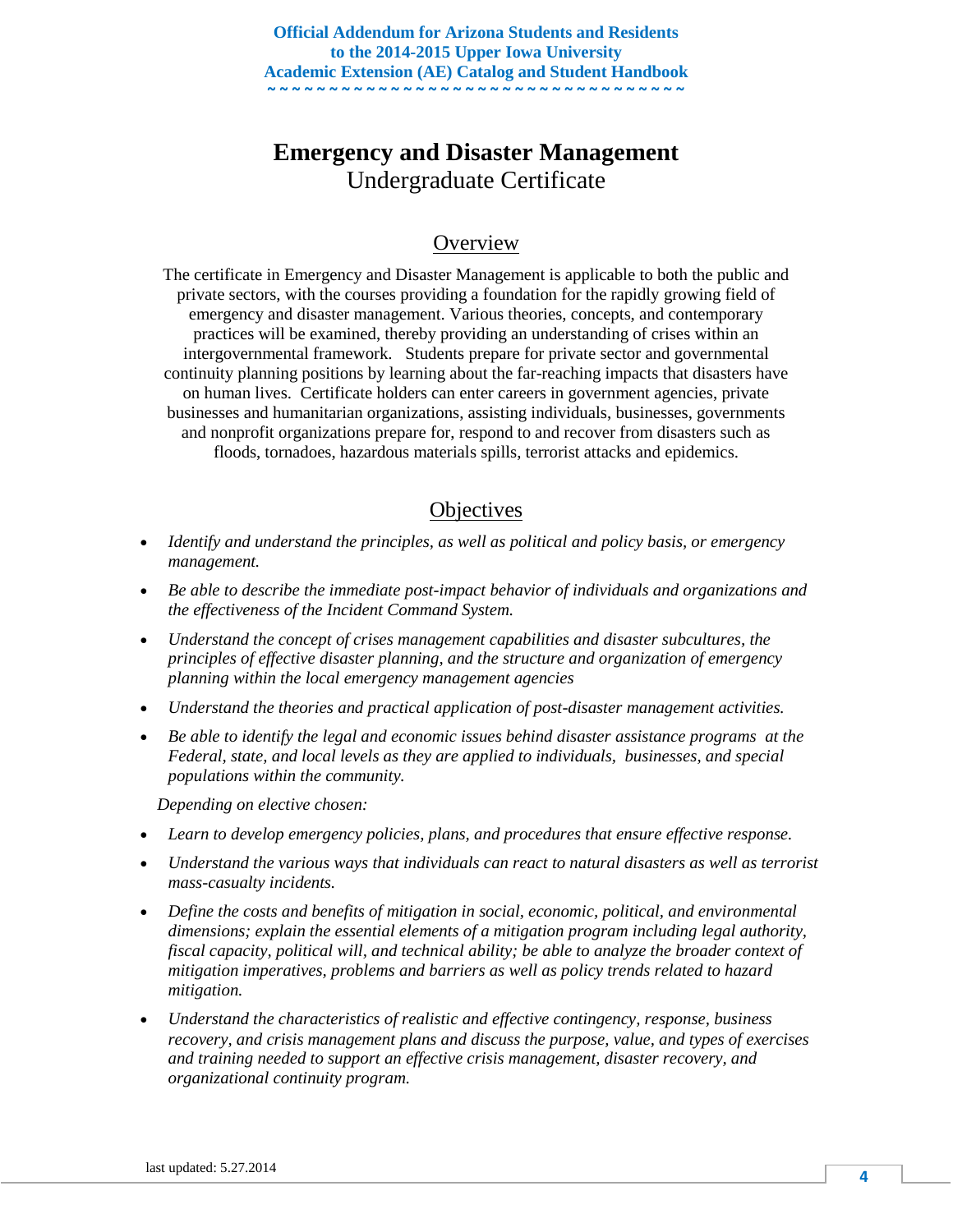## **Human Resource Management** Undergraduate Certificate

## **Overview**

The Human Resources Management certificate is designed to provide an understanding of the essential areas of human resources to meet the needs of organizations in the 21st century. Certificate holders can obtain an entry level position, make a lateral move, or provide the in-depth knowledge into benefits, training or payroll administration capacity in any organization.

- *Understanding the business environment including planning; organizing; leading and controlling.*
- *Reviewing the interaction of the personnel functions and the objectives of an organization.*
- *Learning how to manage the training function in organizations with an examination of successful and unsuccessful training practices.*
- *Designing benefit plans including understanding of insurance programs, employersponsored pension plans; and the integration of government and employer-sponsored retirement benefits into an individual's retirement planning.*
- *Engaging in labor relations through the interactions between organized labor unions and company management.*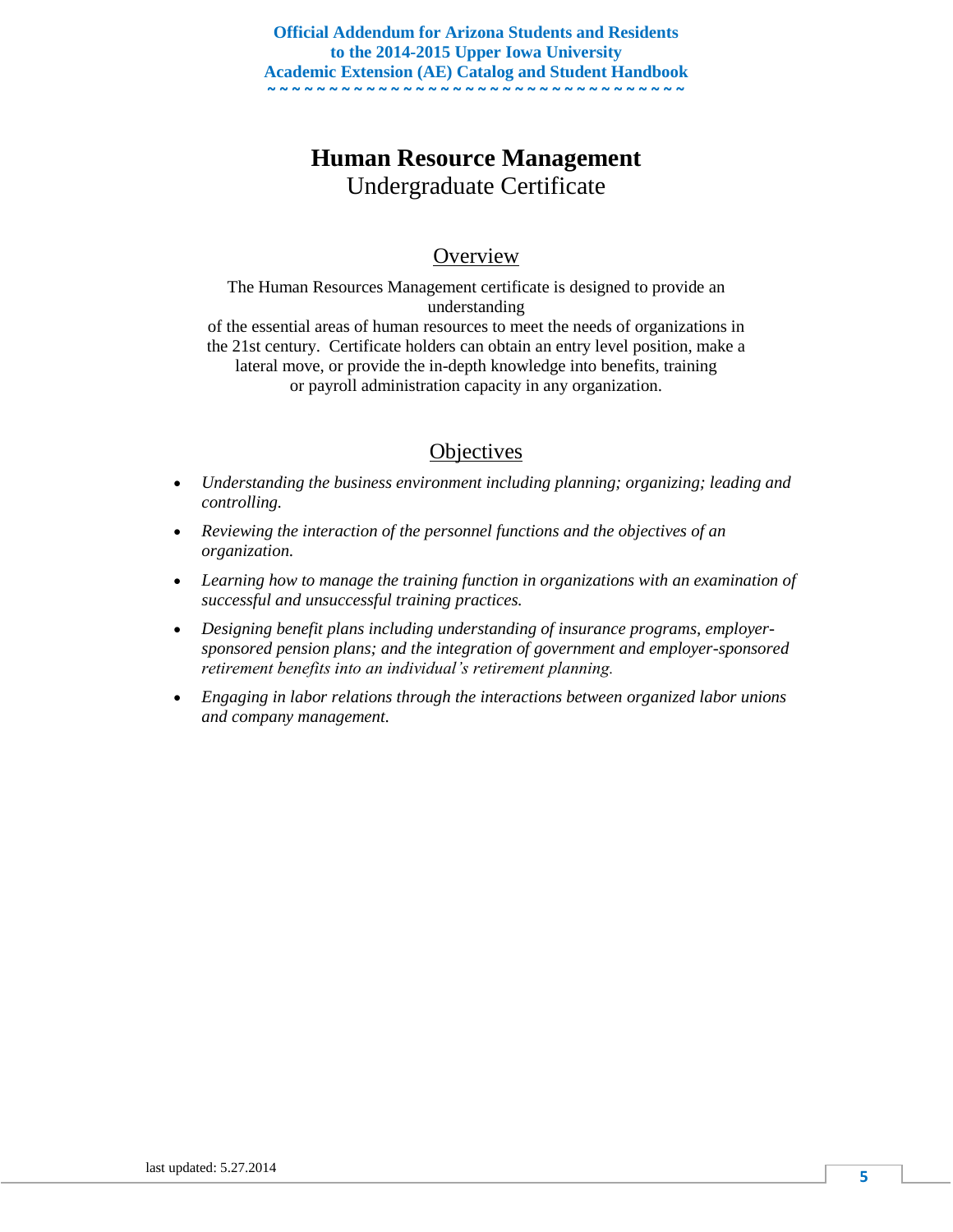## **Management** Undergraduate Certificate

## **Overview**

The Management certificate draws on business core courses to give a broad, general exposure to business. It is designed to provide employment skills for a wide range of jobs and help provide a bridge to the business world for nonbusiness majors. Additionally, for those already working in the business field, this certificate can enhance their general business acumen and leadership skills, support the working knowledge or learn what's new in business since they were last in school. As both start-ups and established companies strive to succeed in domestic and global markets, business managers are in great demand in many areas, including: retail store management, sales and marketing, sales support and customer service, human resources, general and administrative services, industrial relations, information systems and technology, purchasing, public relation, and advertising,

- *Understand modern management theory, including both functional and behavioral approaches.*
- *Be able to recognize the distinctive set of problems encountered in the work environment; be able to apply various theories in making ethical decisions.*
- *Understand the influence of culture on international management, and how managers in multinational organizations address such issues as strategic analysis, organizational structure, global coordination and control, communications, inter-organizational cooperation, and human resource management.*
- *Understand the policies and procedures in personnel administration in American business. Depending on elective chosen:*
- *Understand the supervisory process, its fundamental concepts, principles, and dynamics.*
- *Understand the role of the leader in relation to various leadership theories and definitions.*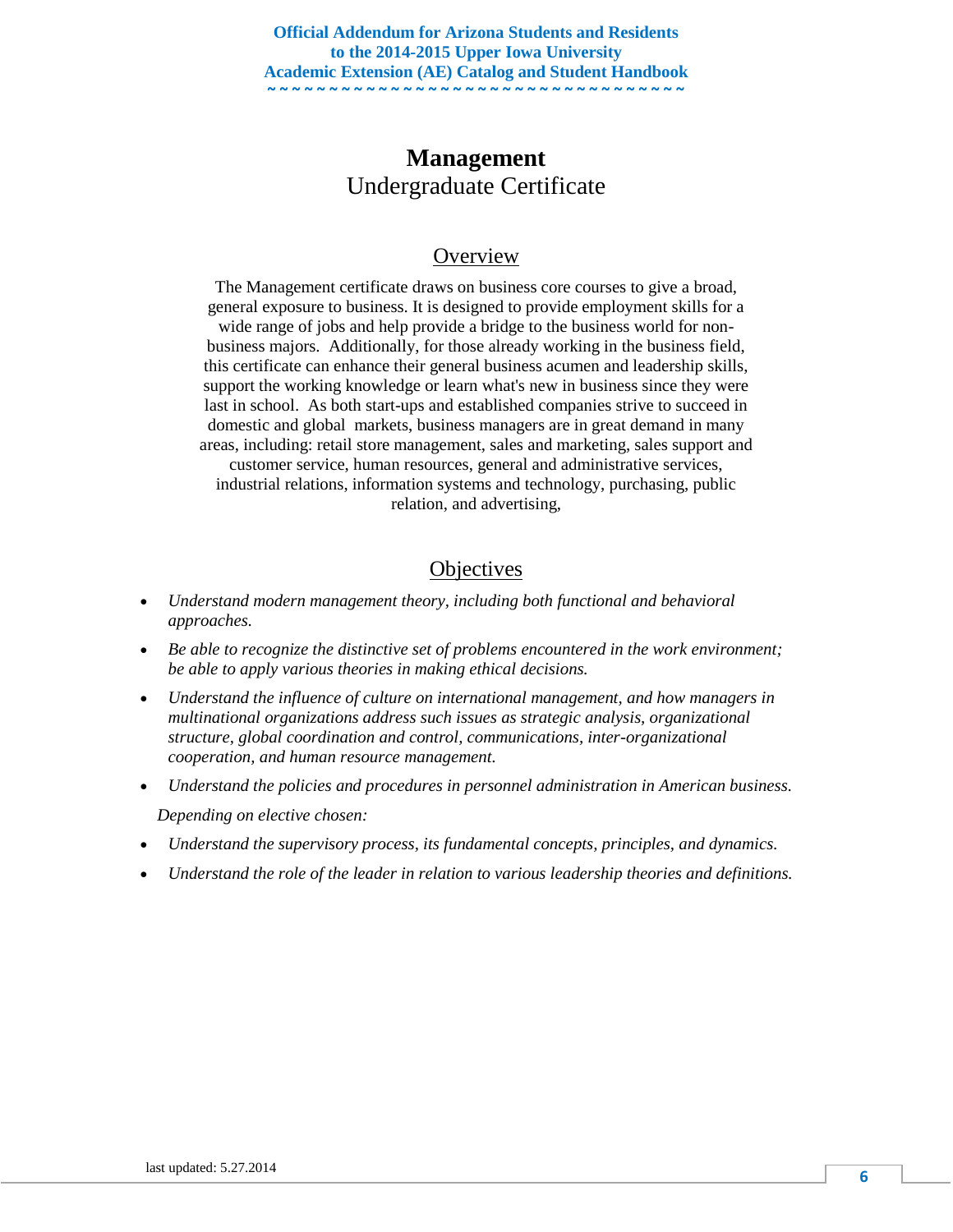## **Marketing** Undergraduate Certificate

## **Overview**

UIU's Marketing certificate is designed to provide students with the credential and skills needed to enter or advance careers in advertising, marketing and customer relations. The goal is to provide a strong foundation of the core concepts of marketing that can be immediately applied in a range of businesses. With a certificate in Marketing, students are prepared to step into positions such as account executive, account manager, marketing manager, marketing assistant, marketing coordinator, PR professional and more.

## **Objectives**

 *Understand basic management principles including the product mix/marketing variables for the consumer, business-to-business, service, and retail markets; the key steps involved in a new product introduction; the emerging perspectives and new paradigms related to the four P's of Marketing (Product, Price, Place and Promotion); and Integrated Marketing Communications tools.*

 *Depending on electives chosen:*

- *Be able to apply marketing theory and principles to the service industry.*
- *Understand basic personal selling techniques as well as the recruitment, training, motivation and management of a sales force.*
- *Understand the operation of retail marketing institutions as well as how consumer orientation affects facility location decisions, buying, pricing, staffing, promotion, and management.*
- *Understand the consumer decision-making process and behavior.*
- *Understand advertising and its role in marketing; understand the formulation of objectives for advertising programs.*
- *Understand the strategy, concepts, and techniques involving the marketing function in organizations.*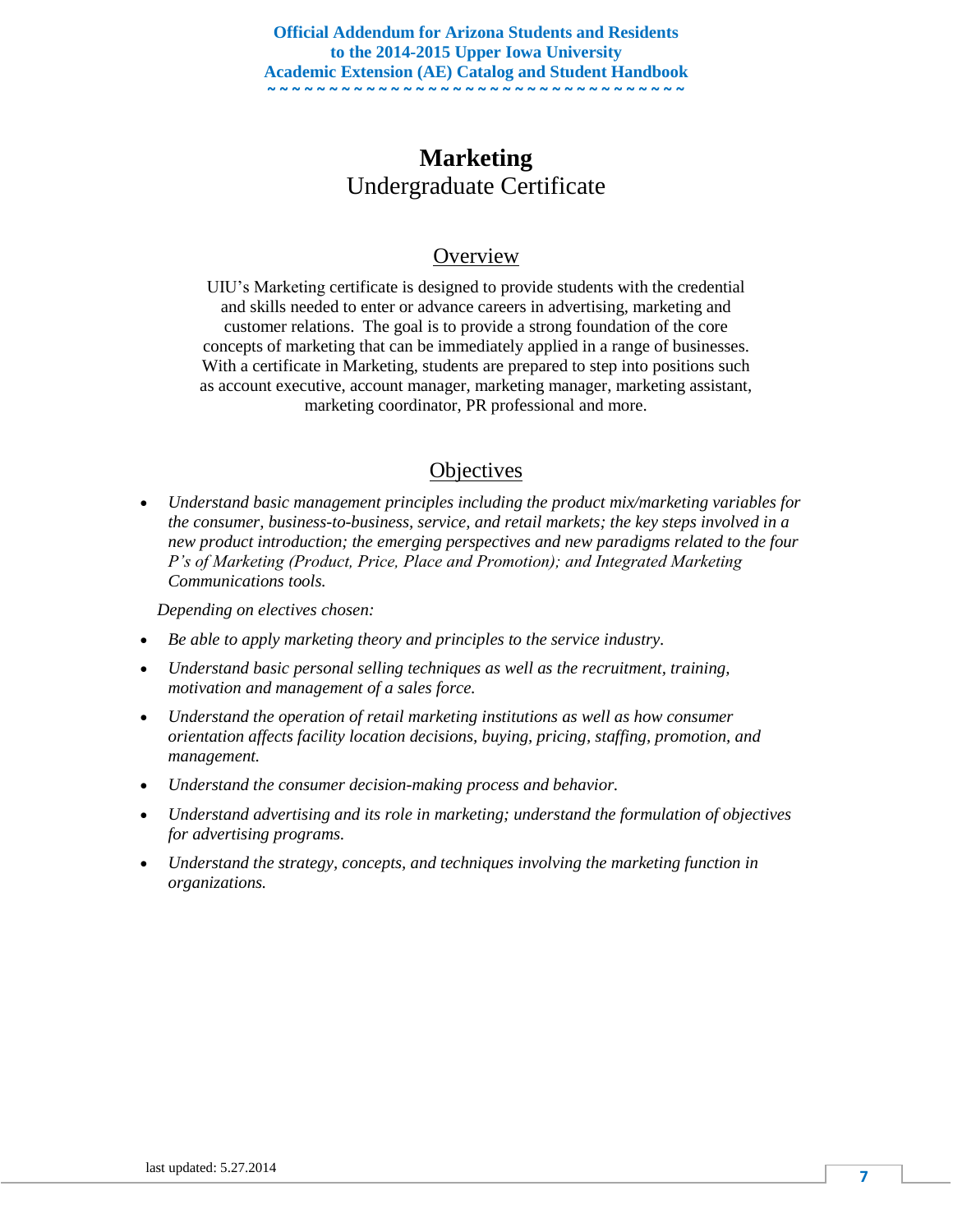## **Organizational Communications** Undergraduate Certificate

## **Overview**

The Organizational Communication certificate provides an integrative approach to the study of oral and written communication, especially as it applies to the workplace. It is designed for individuals interested in mastering the professional communication skills necessary for success in today's busy work environment. The certificate provides a strong foundation from which to launch any number of careers. Organizational Communication provides excellent preparation for jobs in government, higher education,

human resources, consulting, social services, business, and law.

- *Ability to identify and analyze communications goals, messages, and behaviors of individuals and groups.*
- *Understanding of how groups develop and group dynamics as well as key issues related to group structure, conflict, and change.*
- *Understand how leader effectiveness impacts a group.*
- *Develop communication skills needed in conflict resolution; develop techniques needed to be an effective mediator and negotiator.*
- *Ability to identify social factors that trigger conflicts and/or cause them to escalate.*
- *Understanding of basic communication theories, the communication process, and organizational models.*
- *Ability to critically assess the effectiveness of communication styles, methodologies, processes, and practices within an organization.*
- *Demonstrate business communication skills in independent and collaborative situations.*
- *Ability to recognize the nuances of written and oral communication practices in a global context.*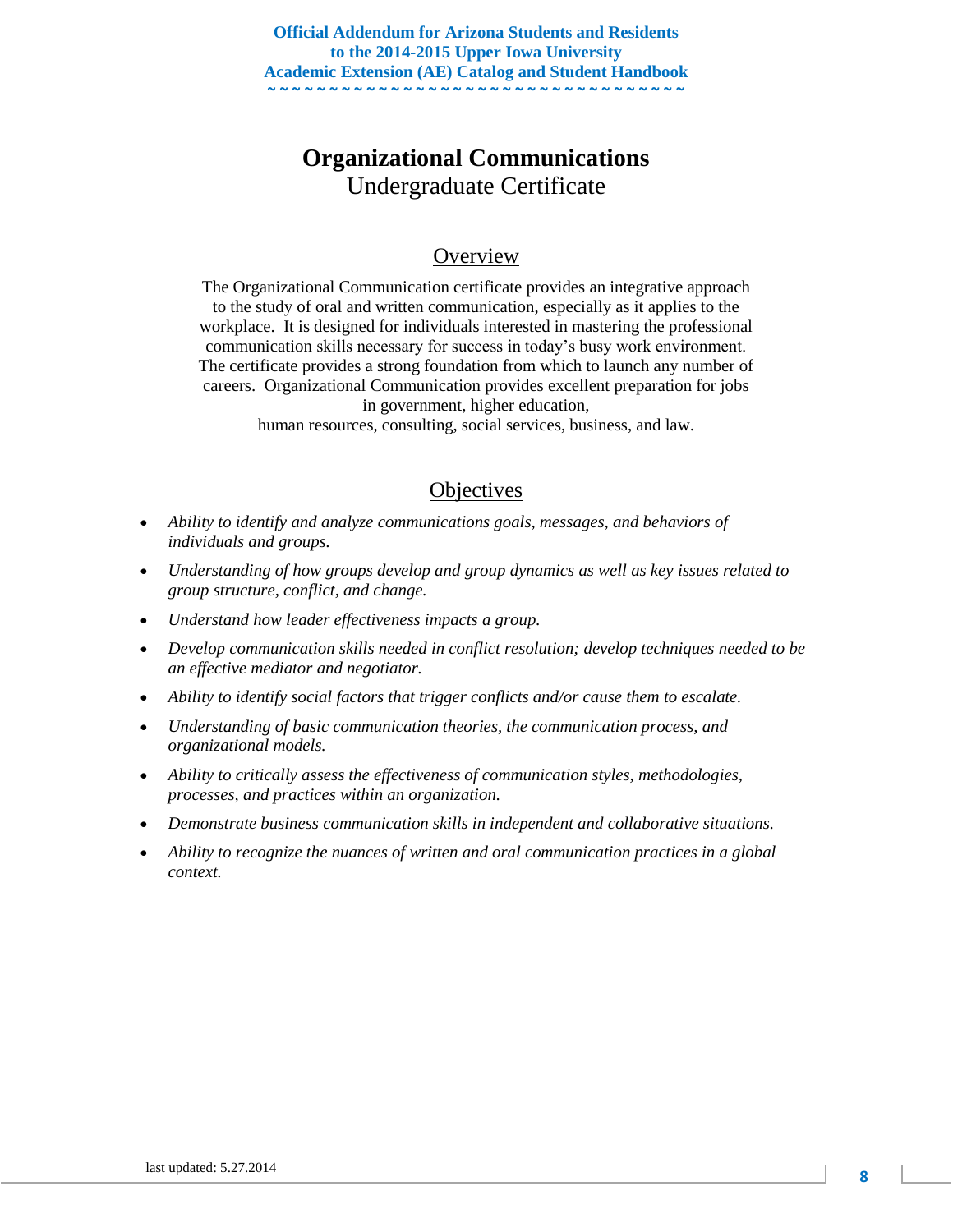## **Organizational Leadership** Undergraduate Certificate

## **Overview**

Organizational leadership involves making productive changes within an organization and helping people improve the way they work. UIU's Organizational Leadership certificate provides the opportunity to understand how organizations function (and how individuals function in their roles within organizations) in order to improve productivity. These skills prepare students for a career in a variety of fields, including human resource management, business, sales, and insurance, as well as labor relations manager, special events coordinator, business owner, medical officer manager or sales supervisor.

- *Develop an understanding of key components for leadership, motivation, and empowerment of others.*
- *Gain an understanding of, and ability to apply, strategies for effective management of change processes and initiatives.*
- *Develop an understanding of corporate social responsibility and its impact on organizational effectiveness.*
- *Understand the business environment including planning; organizing; leading and controlling.*
- *Understand the supervisory process, its fundamental concepts, principles, and dynamics.*
- *Understand the role of the leader in relation to various leadership theories and definitions.*
- *Be able to recognize the interdepartmental and interpersonal relationships within an organization and describe their effects on organizational and individual performance and evaluate various individuals' roles in the success of failure of the organization.*
- *Be able to assess an organization's culture, environment, and operational effectiveness. Depending on elective chosen:*
- *Be able to differentiate between various theories of ethics.*
- *Be able to identify and discuss ethical issues in business situations.*
- *Be able to describe the nature of entrepreneurship and the role of small business in the economy, and to identify the resources needed to establish and operate a small business enterprise.*
- *Be able to list and discuss the managerial, marketing, and financial aspects that must be considered in a small business/entrepreneurial venture.*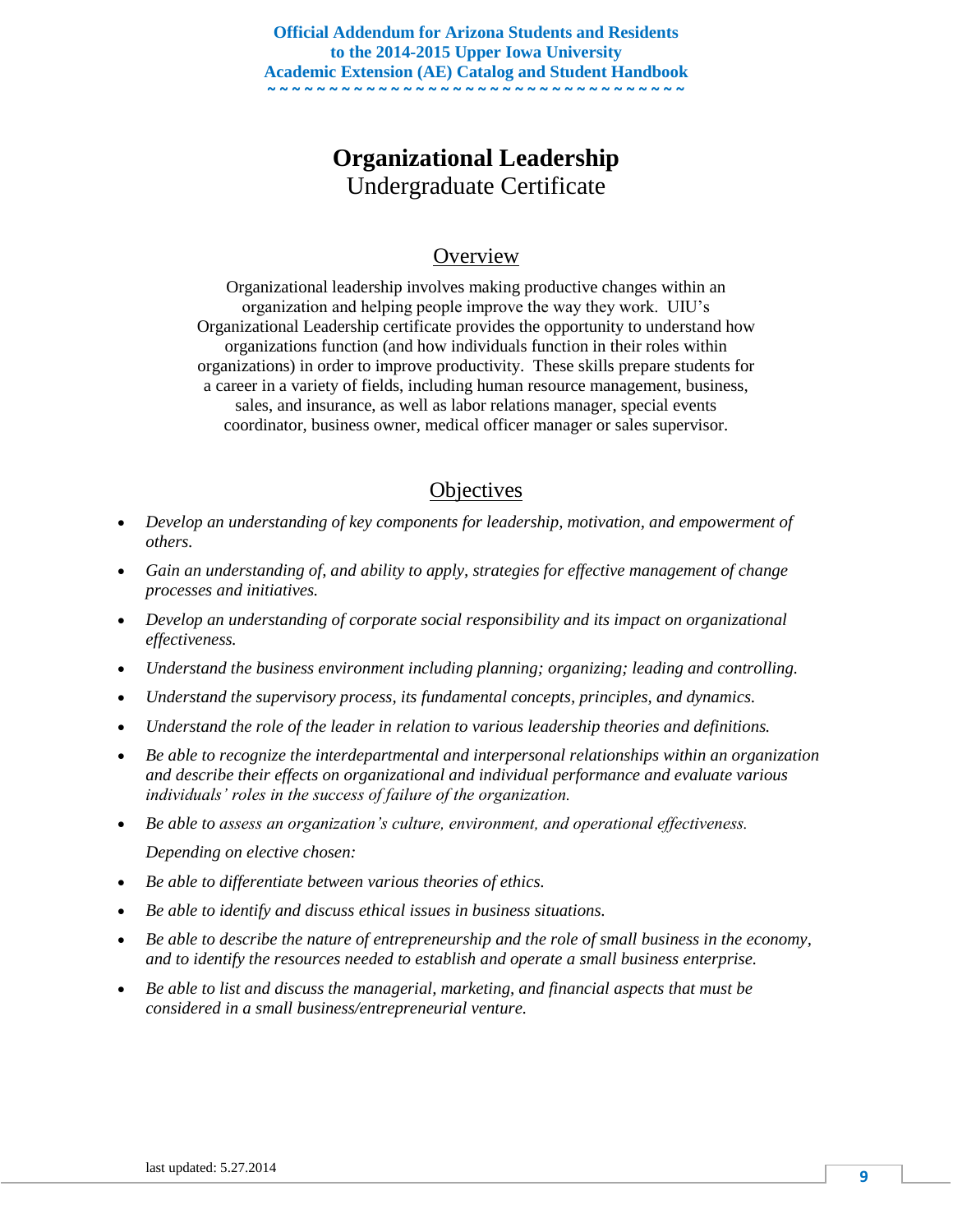## Additional Information re UIU's Education Program

The following UIU Education majors are available to Arizona residents:

Elementary Education Prekindergarten – Grade Three

The following Endorsements are available to Arizona residents:

Arizona Prekindergarten – Grade 3 (Birth-Age 8) ESL K-12 (English as a Second Language) Arizona Reading K-8 Arizona Reading K-12 Arizona Reading 6-12

## Additional Requirements for Education Licensure in Arizona

Students graduating from Upper Iowa University's teacher education program will have completed requirements for Iowa licensure. For Arizona licensure, there are additional requirements; those requirements are as follows:

- a college course or appropriate examination about the Arizona Constitution
- a college course or appropriate examination about the U.S. Constitution
- a passing score on all required portions of the Arizona Educator Proficiency Assessment3 (AEPA) or National Evaluation Series (NES)
- verification of Arizona approved Structured English Immersion (SEI) training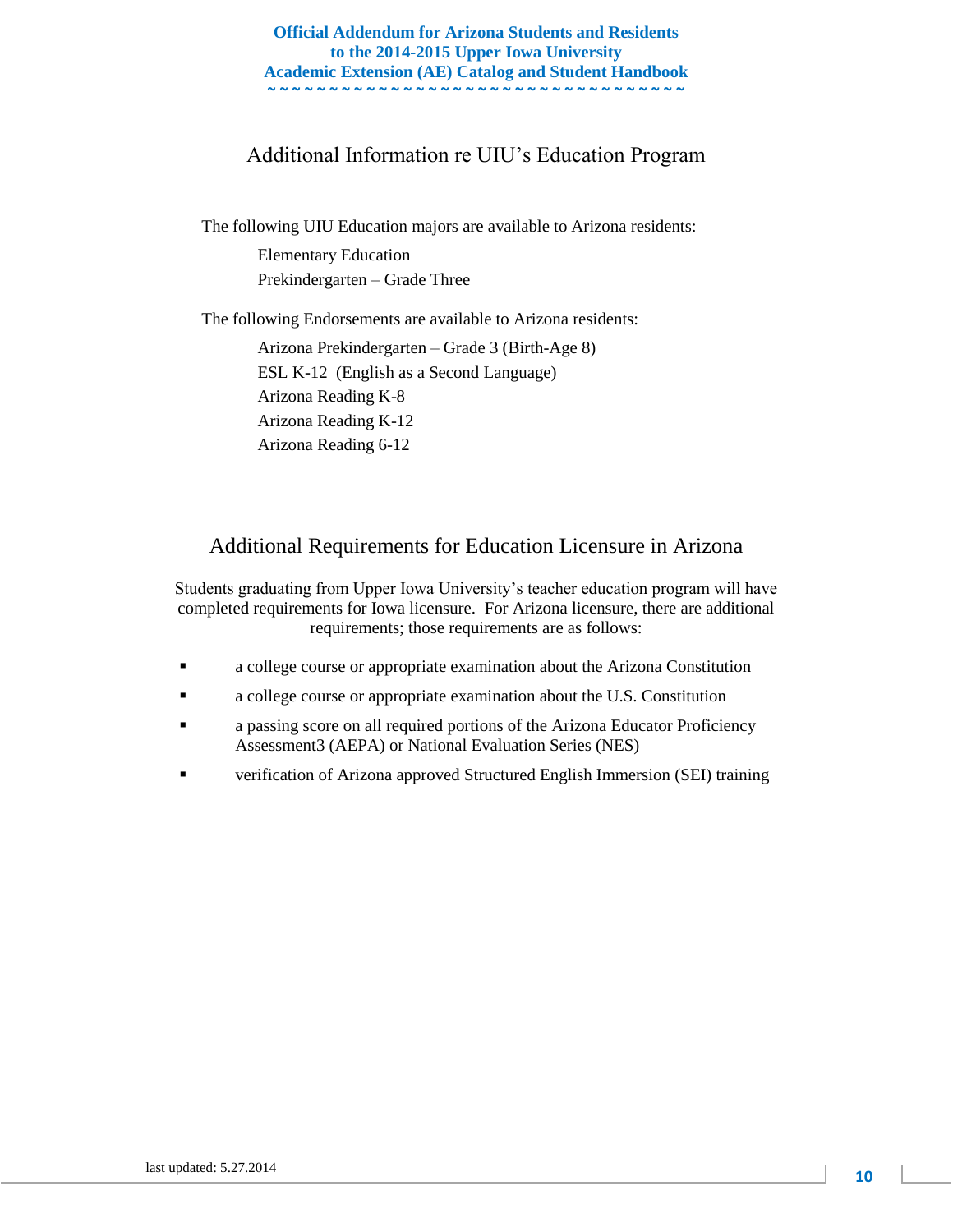## Student Services Available From UIU

#### Academic Advising

Once admitted to UIU, each student is assigned an academic advisor who will work with the student throughout his/her time at Upper Iowa University to help ensure that courses are taken in sequence, that basic skills are learned and exercised, and that the curriculum chosen is appropriate to the student's background and aspirations.

#### Academic Support & Success

The goal of UIU's Academic Support Center (ASC) and the Office of Academic Success is to assist all students successfully complete all requirements for earning a degree from Upper Iowa University. The ASC provides a variety of free programs and services including a Tutor Center, a Supplemental Instruction (SI) program and a Peer Assisted Learning (PAL) program. Non-residential UIU centers have tutors available to students part, if not full, time. "Making the Grade: Strategies for Success" are 30-minute weekly workshops that focus on areas of common concerns for students; for students who cannot attend the workshops on campus, all sessions are archived and available online.

#### Bookstore ("Peacock Connection")

The Peacock Connection, UIU's book/logo store, offers textbooks, UIU logo merchandise and office/school supplies. Items can be purchased by non-campus students via the UIU website.

#### Career Development

UIU's Office of Career Development (OCD) and Career Resource Library are located on campus within the Office of Student Development. OCD resources and staff are available to all UIU students, as well as alumni, in various stages of career and academic life. Graduate school information, selfassessment, individualized career guidance, resume reviews and job opportunities are just a few of the areas UIU Career Development can assist with, both in person, by phone, and through the UIU website.

#### Counseling

UIU's Counseling Center provides individual and group counseling sessions to enrolled students at no cost. The center also provides outreach programs on a variety of mental health issues. The University's care and concern for its students is demonstrated through the Director of Counseling Services' involvement on both the Student of Concern (mental health issues) and the Save Our Students (academic issues) Teams where she plays an integral role. Plans are to have an on-site counselor at UIU's Mesa Center by July of 2014.

#### Disability Services

The purpose of UIU's Disability Services (DS) is to provide support to students, faculty, and staff through informative online resources and disabilities service personnel in compliance with ADAAA guidelines. Disability Services is committed to ensuring equal access to educational and co-curricular activities to qualified students with disabilities as mandated by the ADAAA and Section 504 of the Rehabilitation Act of 1973. Disability Services positively impacts the learning experiences of students with disabilities by offering support and encouragement, and empowering students toward selfadvocacy.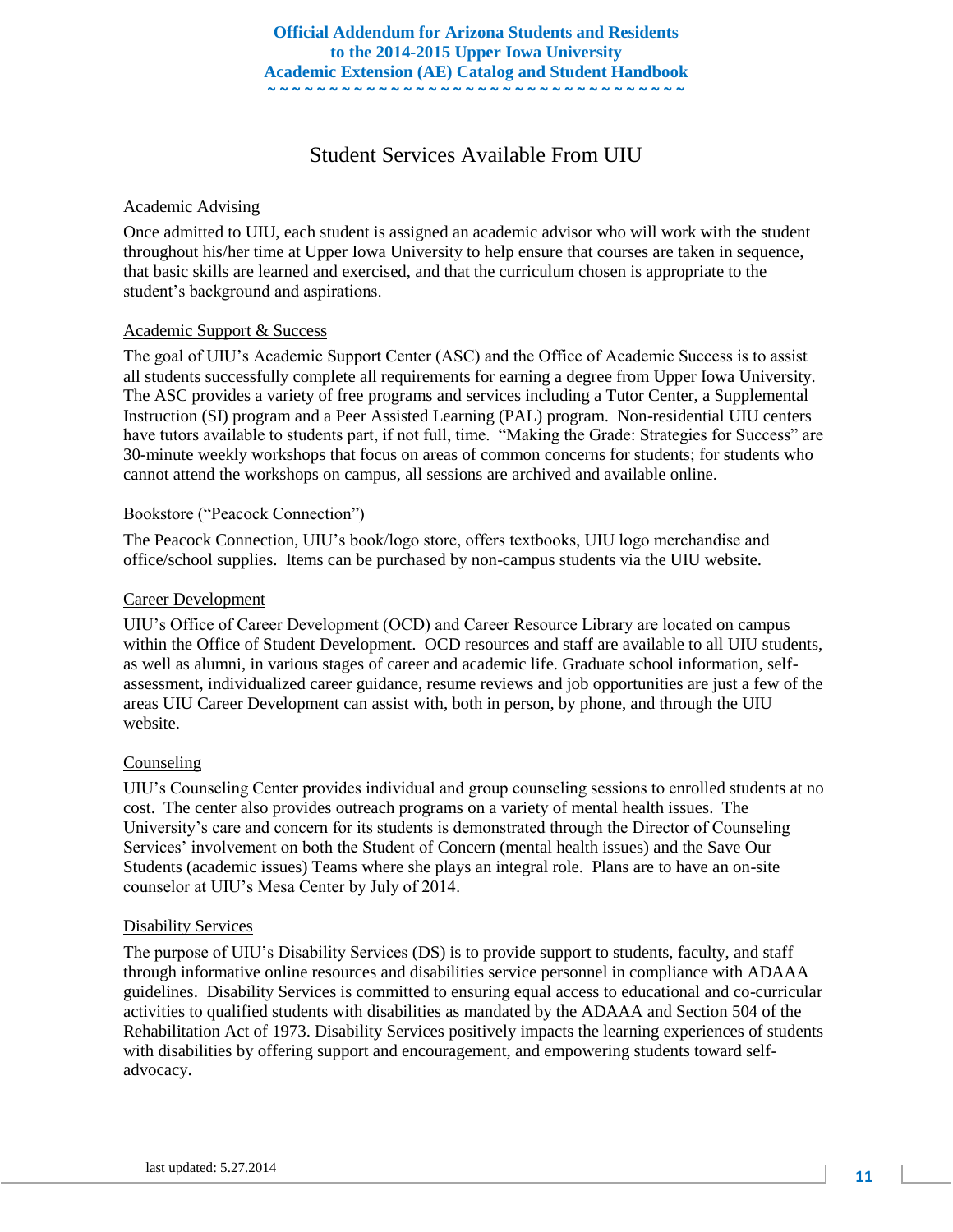Upper Iowa University will make accommodations for learners who disclose a disability (learning, physical, or psychological) and provide appropriate documentation. It is the learner's responsibility to disclose a disability in a timely manner as well as arrange and pay for all disability assessments. Because scheduling classes in accessible facilities can require reasonable advanced planning, UIU recommends that people with disabilities accepted for admission identify themselves to the Coordinator of Disability Services no later than three months prior to the start of their entry term.

In addition to facility accommodations, other examples of accommodations available are alternative text formats and test-taking accommodations. Links to a number of free web-based assistive technology tools are provided on the UIU Disability Service's website *at www.uiu.edu/disabilityservices*.

#### Financial Aid

Staff at all UIU Educational Centers are able to assist students and answer questions regarding the financial aid process and collect forms to complete financial aid files. Center and Fayette campus staff work closely together to complete the student's financial aid process and students may also contact staff at the campus at any time.

#### Information Technology & Help Center

The Upper Iowa University Information Technology (IT) Department provides support for all of Upper Iowa University's technological functions. This includes UIU owned computers, the UIU portal (myUIU), student/faculty/staff email accounts, the student administrative system (Jenzabar), and other entities.

There are fourteen computer labs for student use on campus. In addition, larger UIU educational centers have Learning and Resource Centers where students can study quietly and/or use public computers; smaller education centers generally have at least one, usually more, computers available for student use.

UIU's IT Help Center is the central point of contact for the UIU Community for technology related incidents, problems, and requests. Students may talk to someone in the Help Center via phone or live online chat weekdays. Or, students can submit service tickets via the Help Desk's web page.

UIU's Mesa Education Center has a computer lab with 24 computers and a printer available for students' use.

#### **Orientation**

So as to make the transition to UIU, and for many people to college itself, a success, all incoming UIU students are strongly encouraged to attend an Orientation Session prior to beginning their first term of classes at UIU. On campus and at large education centers, Orientation is conducted as a group workshop; in smaller centers the orientation topics are usually covered in a one-on-one session with a student's academic advisor.

Some of the topics covered in Orientation are: overview of UIU services available, who to contact for what questions, attendance and other academic policies, the registration process (including how to add, withdraw, and drop), options for where to get textbooks, student responsibilities and conduct expectations, and financial aid. In addition there is hands-on computer time during which students can activate their UIU email account, learn their way around the school portal (i.e. grades, registration, announcements), and explore the school website.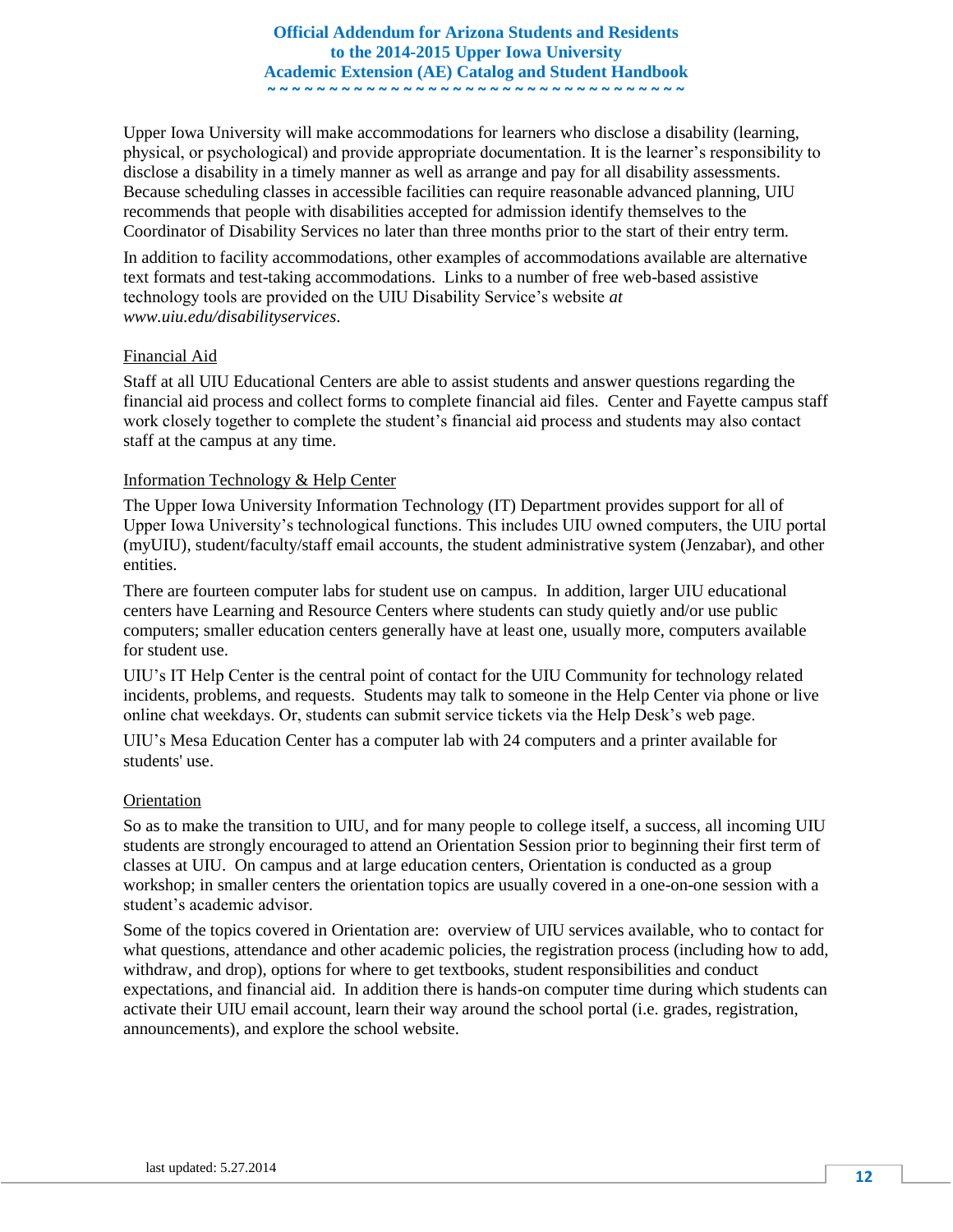## New and Modified Policies

#### **Student Readmit Policy** (replaces Student Returner Cohort Policy)

Any student previously enrolled in a degree seeking program at Upper Iowa University who returns to Upper Iowa University to register for courses after not attending a minimum of two consecutive terms, other than Fayette summer, will be considered a readmit. All readmits will be required to complete an information update form.

#### **Transcript Disclosure Policy**

When it is discovered that a student who is currently enrolled in courses at Upper Iowa University has not disclosed all attendance at previous institutions to the University, the student will receive written notification from the Registrar's Office requesting the student to provide official transcript(s) to the University. The student will have one full term to produce the official transcript(s). If transcript(s) have not been received at the end of one full term, the student will not be allowed to register for the following term. Future registration with the University is dependent upon receipt of the official transcript(s).

#### **Student Cohort Policy**

Upon admission to Upper Iowa University, each new student will be assigned a cohort code. This cohort code will only be changed when a student advances from one division level to a higher division level (i.e. undergraduate division to graduate division).

#### **Financial Aid Disbursement Policy**

Financial aid will be posted to student accounts five days after the start of each term provided that the student has accurately completed and submitted the necessary paperwork 14 days prior to the start of the term and has accepted the award letter 7 days prior to the start of term.

| Paperwork to be completed by returning students                                                                                                                                                                                                                                                                                                                                    | Paperwork to be completed by new students                                                                                                                                                                                                                                                                                                                                                 |
|------------------------------------------------------------------------------------------------------------------------------------------------------------------------------------------------------------------------------------------------------------------------------------------------------------------------------------------------------------------------------------|-------------------------------------------------------------------------------------------------------------------------------------------------------------------------------------------------------------------------------------------------------------------------------------------------------------------------------------------------------------------------------------------|
| . FAFSA                                                                                                                                                                                                                                                                                                                                                                            | . FAFSA                                                                                                                                                                                                                                                                                                                                                                                   |
| . Center Enrollment Form (where applicable)                                                                                                                                                                                                                                                                                                                                        | . Master Promissory Note (MPN)                                                                                                                                                                                                                                                                                                                                                            |
| . Verification materials (where applicable)                                                                                                                                                                                                                                                                                                                                        | . Center Enrollment Form (where applicable)                                                                                                                                                                                                                                                                                                                                               |
|                                                                                                                                                                                                                                                                                                                                                                                    | . Verification materials (where applicable)                                                                                                                                                                                                                                                                                                                                               |
|                                                                                                                                                                                                                                                                                                                                                                                    | . Online entrance counseling                                                                                                                                                                                                                                                                                                                                                              |
| $\mathbf{r}$ and $\mathbf{r}$ and $\mathbf{r}$ and $\mathbf{r}$ and $\mathbf{r}$ and $\mathbf{r}$ and $\mathbf{r}$ and $\mathbf{r}$ and $\mathbf{r}$ and $\mathbf{r}$ and $\mathbf{r}$ and $\mathbf{r}$ and $\mathbf{r}$ and $\mathbf{r}$ and $\mathbf{r}$ and $\mathbf{r}$ and $\mathbf{r}$ and<br>$\mathbf{1}$ $\mathbf{1}$ $\ldots$ $\mathbf{1}$<br>.11.1<br>$\cdot$ 1 $\sim$ 1 | $\mathcal{C}_{\mathcal{C}}$ and $\mathcal{C}_{\mathcal{C}}$ and $\mathcal{C}_{\mathcal{C}}$ and $\mathcal{C}_{\mathcal{C}}$ and $\mathcal{C}_{\mathcal{C}}$ and $\mathcal{C}_{\mathcal{C}}$ and $\mathcal{C}_{\mathcal{C}}$ and $\mathcal{C}_{\mathcal{C}}$ and $\mathcal{C}_{\mathcal{C}}$ and $\mathcal{C}_{\mathcal{C}}$ and $\mathcal{C}_{\mathcal{C}}$ and $\mathcal{C}_{\mathcal{C$ |

During the term, award letters will be generated 7 days after the student has accurately completed and submitted the necessary paperwork. Financial aid will be posted to student accounts 5 days after the student has accepted the award letter.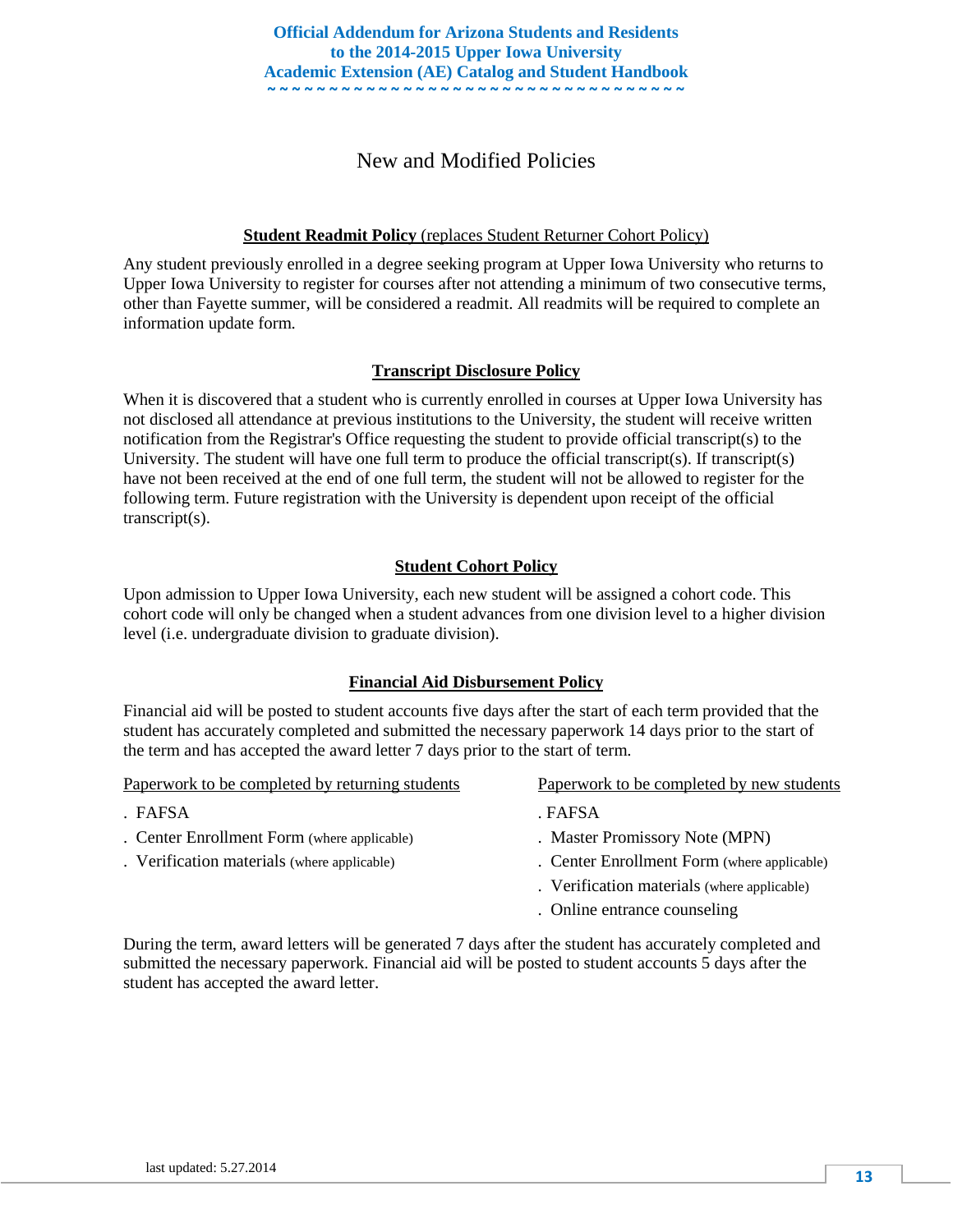#### **Refund Policy for Arizona Residents**

An applicant who provides written notice of cancellation within three days (excluding Saturday, Sunday, and federal and state holidays) of signing an enrollment agreement is entitled to a full refund of all monies paid. No later than 30 days of receiving the notice of cancellation, Upper Iowa University shall provide the 100% refund.

In addition, student may withdraw after instruction has started and receive a pro rata refund for the portion of the tuition and other refundable charges according to the following:

| <b>Academic Extension Centers, Online Program,</b><br>& Master Programs | Percent<br>Refund | <b>Self-Paced Degree Program</b>                | Percent<br>Refund |
|-------------------------------------------------------------------------|-------------------|-------------------------------------------------|-------------------|
| Withdrawal before the first class meeting                               | 100%              | On or before the $1st$ day of the               | 100%              |
| Withdrawal during week one                                              | 75%               | After the $1st$ lesson through 10% of the       | 90%               |
| Withdrawal during week two                                              | 50%               | After the $1st 10%$ through the $1st 25%$       | 50%               |
| Withdrawal during week three                                            | 25%               | After the $1^{st}$ 25% through the $1^{st}$ 50% | 25%               |
| Withdrawal during week four                                             | 25%               | After the $1st 50%$ of the enrollment           | 0%                |
| Withdrawal after week four                                              | 0%                |                                                 |                   |

.<br>Note: These percentages are also used to determine eligibility for state aid you may have received.

Upper Iowa University is required to use a statutory schedule to determine the amount of Title IV aid that you have earned when you cease attendance based on the period of enrollment. Up through the 60 percent point in each period of enrollment, a pro rata schedule, based on number of days in attendance divided by number of days in the payment period, will be used to determine the amount of Title IV aid you have earned at the time of withdrawal.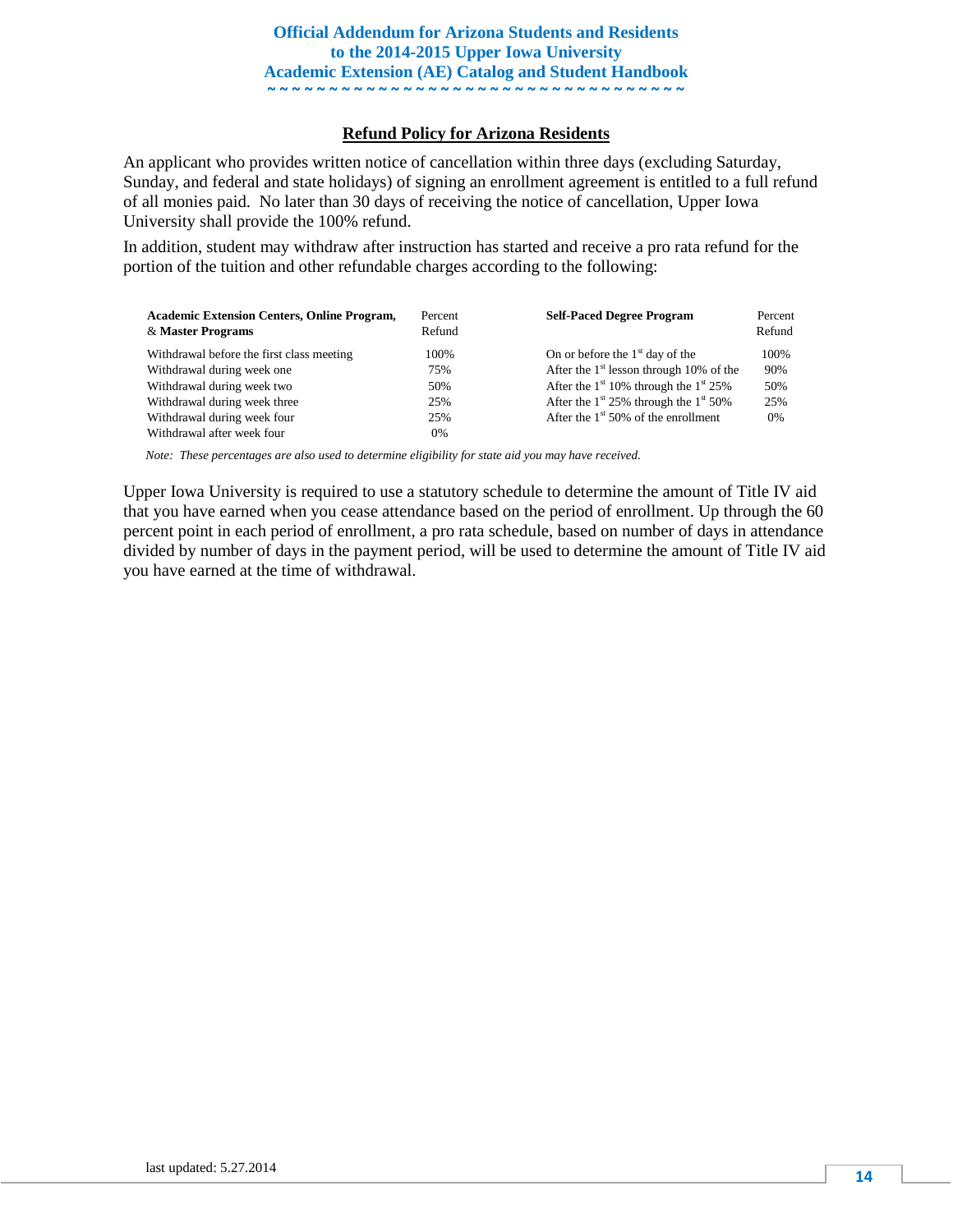## UIU Student Grievance Procedures

The student complaint procedures are established to address concerns that arise within the University community. There are various procedures available to students depending upon the complaint. *A complaint is a concern regarding a policy or procedure that has been inappropriately or unjustly applied or a charge against an individual's behavior.* Non-Discrimination Policy Violations, Grade Appeals, Affirmative Action violations, Academic Suspension Appeals, Student Conduct Violations and Sexual Abuse/Harassment are to be filed according to set University policy governing those areas as delineated in the Student Handbook and Catalogs. All other complaints may use the Informal and Formal Student Complaint procedures.

#### *Informal Procedures*

Most complaints can be worked through informally by addressing the concern with the person involved and his/her direct supervisor or department head. The steps would include:

- The student will discuss the concern with the supervisor of the division or department head in which the concern arose.
- The supervisor/department head will be allowed to discuss and investigate the concern with all those involved and develop options for resolution.
- The supervisor/department head will then discuss the options with the students. If the student is not satisfied with any of the options, they may file a formal complaint which will result in a hearing.
- For all those complaints that are resolved, the supervisor/department head will complete the online form to notify the Dean of Students of the informal student complaint and the final resolution. This is the link to the Informal Complaint Form: [www.uiu.edu/studentlife/complaint/staff-complaint.html](http://www.uiu.edu/studentlife/complaint/staff-complaint.html)

#### *Formal Complaint Procedures*

The University provides procedures to insure that all student grievance and complaints will be given a fair hearing. The following procedures have been established as the formal grievance or complaint procedures.

- To initiate the formal process the student will complete the Student Complaint Form on the UIU website. [www.uiu.edu/studentlife/complaint/complaint.html](http://www.uiu.edu/studentlife/complaint/complaint.html)
- When the form is submitted the student will receive the following message: "The Dean of Student Development has been forwarded your complaint. Our goal is to assist you as soon as possible. If you have not heard from someone within five working days, please contact the Dean of Student Development at [deanofstudents@uiu.edu](mailto:deanofstudents@uiu.edu) or 563 425 5214."
- The Dean of Students will review the submissions and ensure the complaint is directed to the appropriate supervisor/department head for further investigation and the assignment of a hearing committee. The supervisor/department head will conduct an investigation which includes gathering written statements from all parties involved. The documentation will be held on file until the complaint is resolved through the formal procedures.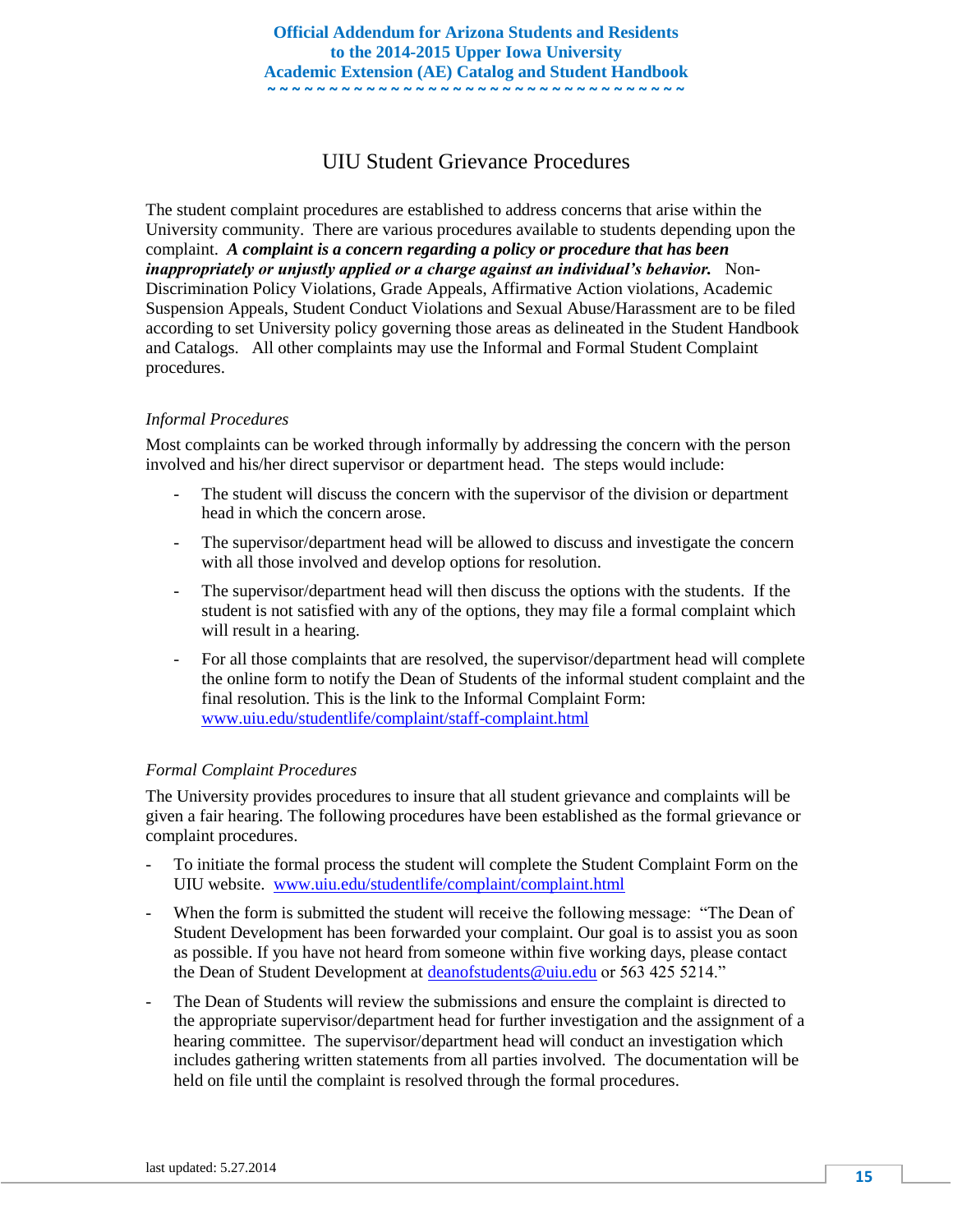#### *Hearing Committee Selection and Procedures*

- 1. When a hearing is requested in writing to the University, the student bringing the complaint/grievance will have the right to select one person of a three-member hearing committee from among University employees or the University student body.
- 2. The administrative head of the University division containing the unit where the complaint is alleged to have occurred will be able to select one person from among University employees to be a member of the three-member committee.
- 3. The two persons who have been selected under (1) and (2) above will then select a third person, from among University employees or the University student body, who will serve as chairperson of the committee.
- 4. Should the two persons not be able to agree on a chairperson, the Dean of Students and the chairperson of the Faculty Judicial Board will be responsible for recommending another procedure to select a chairperson or may assume authority to designate a UIU employee to serve as the chairperson.
- 5. A verbatim record will be kept of the hearing and a copy of the record will be made available to both parties.
- 6. In case of disagreements concerning interpretations of procedures, the judgment of the chairperson of the hearing committee will prevail.
- 7. Each party to the dispute will be entitled to have one or two representatives, plus not more than five observers, present at the hearing, unless the aggrieved party requests a private hearing, in which case no observers may attend.
- 8. After a period of private deliberation, the hearing committee will make the decision by simple majority vote, with the chairperson as a voting member. The vote will be taken by secret ballot.
- 9. The chairperson of the hearing committee will submit in writing the committee recommendations to the supervisor/department head for final action.
- 10. The supervisor/department head will make necessary hearing arrangements.

The supervisor/department head will notify the Dean of Students as to the outcome of the formal process. The Dean of Students will utilize the informal and formal complaint process to document the numbers and kinds of complaints the University is receiving to determine if there are specific issues or concerns that need to be addressed. Any significant number of common complaints will be forwarded on to the appropriate administrator for resolution.

#### *External Complaint Process*

For cases that cannot be satisfactorily resolved internally using the above procedures, Upper Iowa University is required to provide both current and prospective students with contact information for filing complaints with its accrediting body and the appropriate state agency for handling complaints in a student's resident state. That listing of state agencies can be found at [http://www.uiu.edu/studentlife/complaint/state-complaint-agencies.pdf.](https://uiu.edu/support/student-complaint-procedure.html)

For Arizona: Arizona State Board for Private Postsecondary Education 1400 West Washington, Room 260 Phoenix, AZ 85007 http://azppse.state.az.us/student\_info/compliance.asp (procedure) http://azppse.state.az.us/UserFiles/PDF/complaint\_form.pdf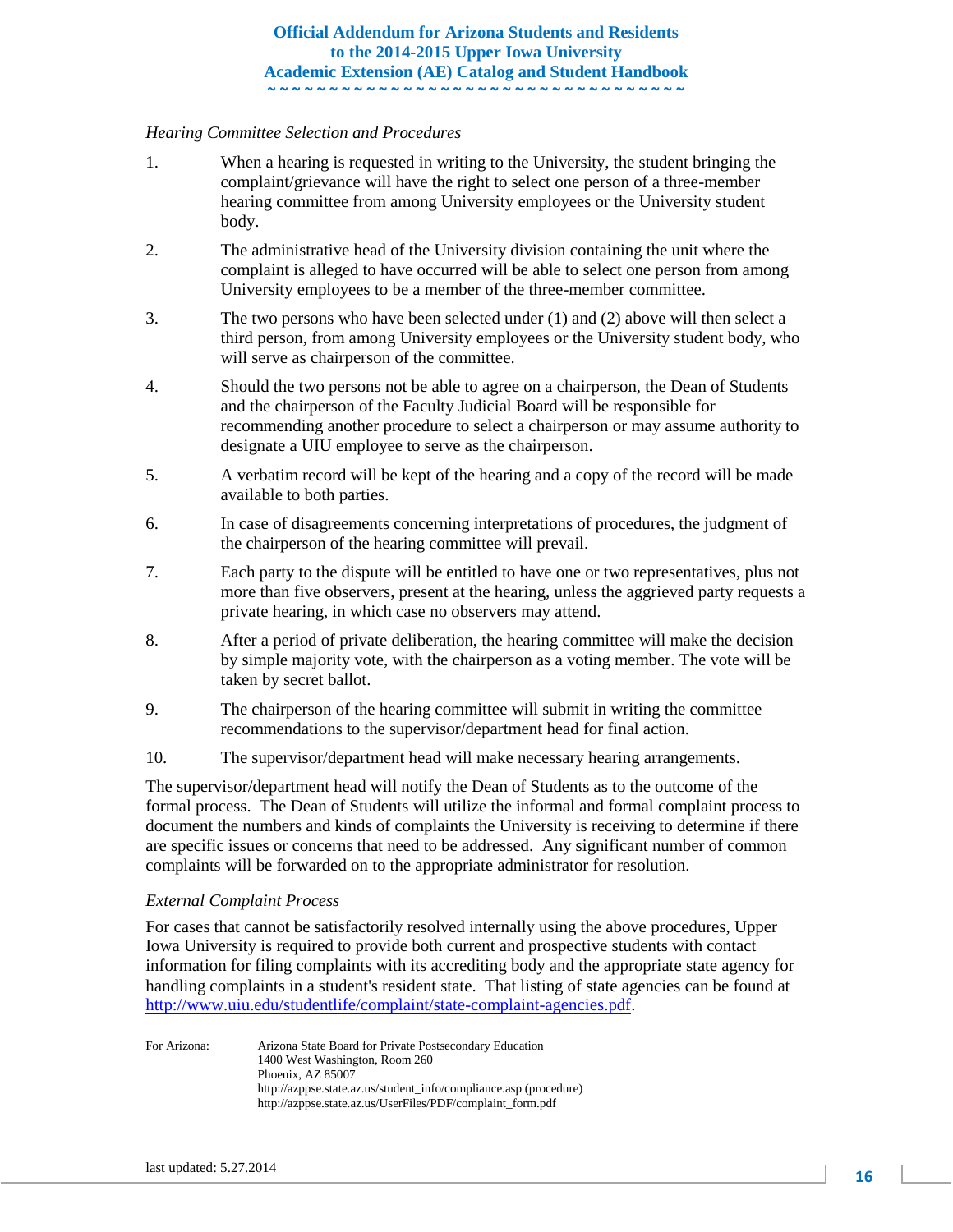## Managing the Cost

Current tuition and fees at Upper Iowa University are published in UIU's catalogs as well as on the UIU website, at http://www.uiu.edu/academics/catalog/index.html. Arizona residents pay the same tuition as residents of Illinois and Wisconsin.

Tuition charges are reviewed annually and are subject to change as approved by UIU's Board of Trustees. UIU does not "grandfather" tuition of then current students. Textbook and supply charges are separate from tuition and vary by course. Lab fees may also be applicable for some courses and would be in addition to regular tuition and fees. UIU works with students to help them find as much financial assistance as possible.

Upper Iowa University has no formal payment plans for Academic Extension students. UIU will work with any alternative loan program a student chooses.

#### Tuition Discounts

UIU meets all federal requirements and participates in Title IV.

Upper Iowa University offers a 10 percent discount on tuition to Arizona residents enrolled in the following degree programs: Public Administration with Law Enforcement Emphasis, Criminal Justice, Nursing, and Education.

Upper Iowa University also offers a 10 percent discount on tuition to all military personnel (active, guard, reserve, and retired), as well as their family members who are Department of Defense identification card holders.

UIU is certified to offer the following veterans' benefits: Post-9/11 GI Bill (Chapter 33), Yellow Ribbon Program, Montgomery GI Bill (Chapter 30), Montgomery GI Bill - Selected Reserve (Chapter 1606), Reserve Educational Assistance Program (REAP) (Chapter 1607), Veterans Educational Assistance Program (VEAP) (Chapter 32), Survivors' and Dependents' Educational Assistance Program (DEA) (Chapter 35).

UIU offers a 10 percent discount on tuition to all students employed by partners in the *Corporate Advantage* program. UIU's currently has over 40 *Corporate Advantage* partners; a list of them can be found at:

http://www.uiu.edu/admissions/transfer/articulation/corporateadvantage.html

UIU has reached articulation agreements with a host of two-year colleges throughout the United States. The terms of each agreement apply to transfer students regardless of which UIU mode of study they pursue – on campus, at a center, or through distance education. All full-time and part-time faculty and staff members at these *Partnership Advantage* institutions (including adjunct faculty) receive a 10 percent tuition discount for all courses taken at UIU for academic credit. UIU will also waive the Online Graduate Application fee for *Partnership Advantage* faculty and staff members who apply to the MBA, MHEA or MPA programs.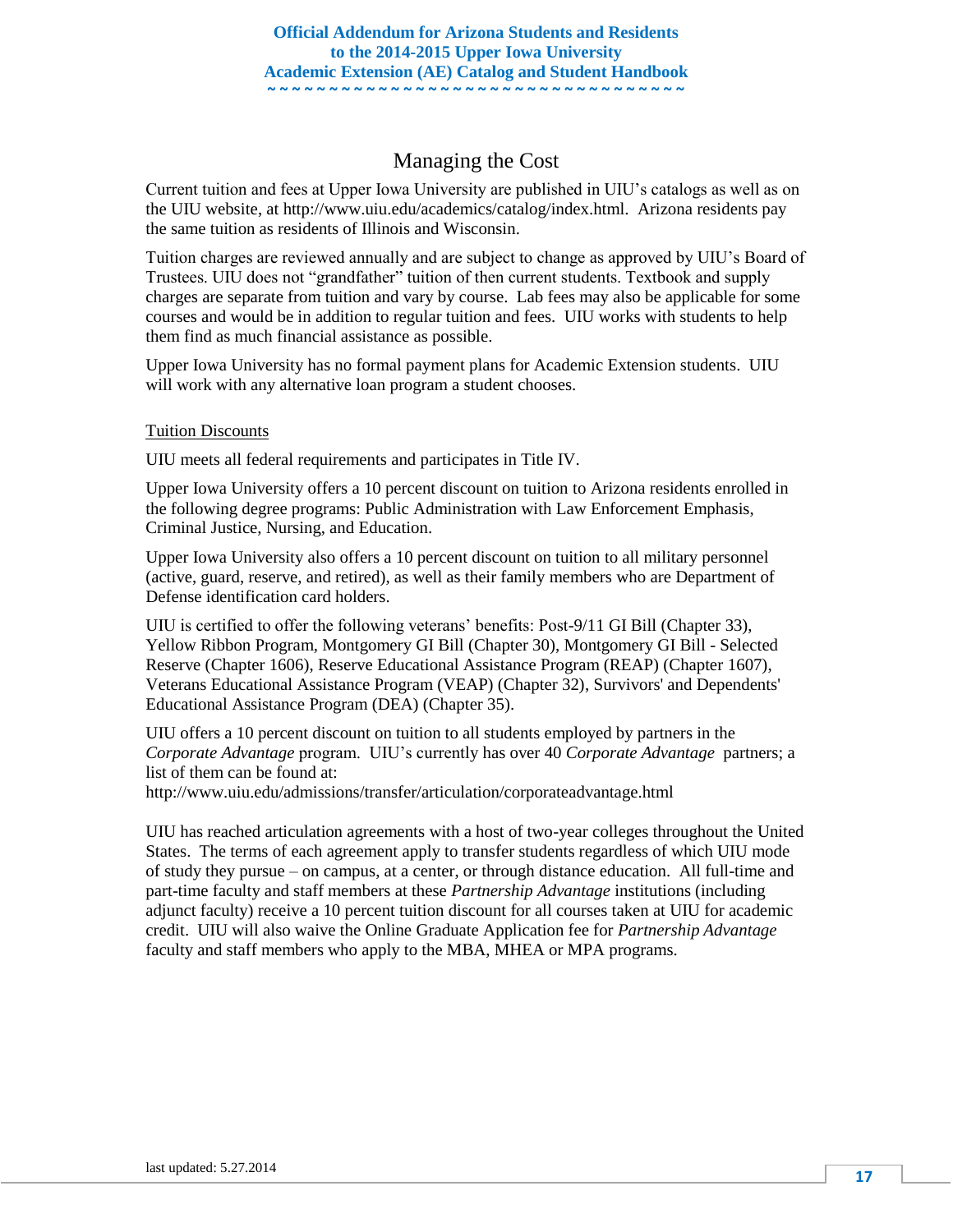#### Scholarships

UIU students can compete for scholarships awarded by the University's "Honors and Awards Committee" each year. Private scholarships may be available through your membership in professional organizations, local or regional civic organizations, or for specific majors.

#### Financial Aid

UIU offers Financial Aid packages to individuals who meet federal guidelines. To determine eligibility for Financial Aid funding, a person must complete the Free Application for Federal Student Aid (FAFSA) which can be obtained through a UIU center or completed online at www.fafsa.ed.gov. Examples of Financial Aid include:

•Federal Pell Grant - Monies awarded to students who demonstrate significant financial need. The Pell Grant is gift aid that does not require repayment.

•Iowa Tuition Grant - For Iowa residents only, Iowa Tuition Grant monies are awarded to students who demonstrate financial need. Iowa Tuition Grant does not require repayment.

•Federal Subsidized and Unsubsidized Stafford Loans - The subsidized and unsubsidized Stafford loans are low-interest loans and require repayment beginning six months after falling below half-time status.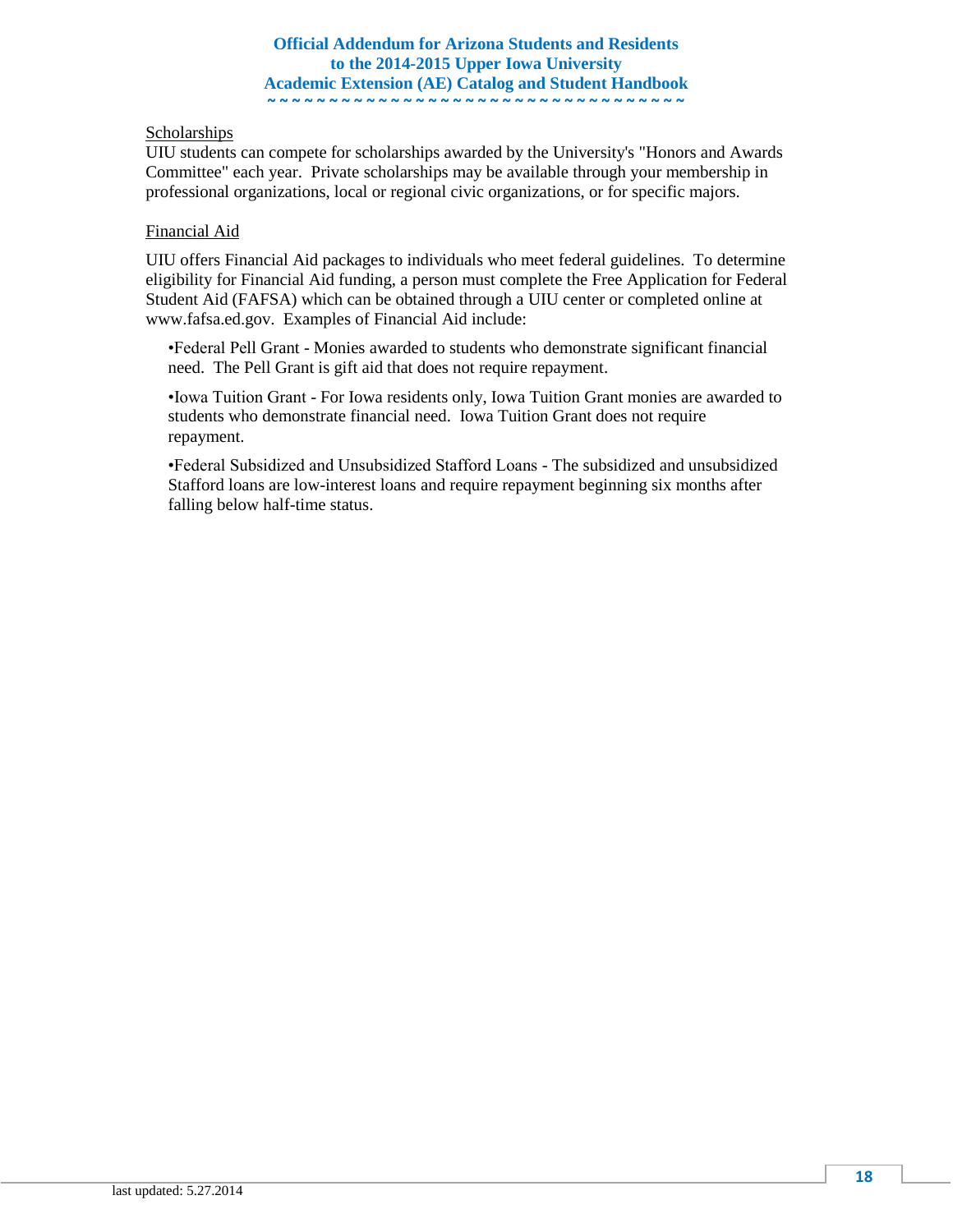

## **Enrollment Agreement for Domestic Arizona Students**

| SIUDENI NAME:            |                                                                                                                                                                                                                               |                                                                                                                                                                                                                                |                                              |  |
|--------------------------|-------------------------------------------------------------------------------------------------------------------------------------------------------------------------------------------------------------------------------|--------------------------------------------------------------------------------------------------------------------------------------------------------------------------------------------------------------------------------|----------------------------------------------|--|
| ADDRESS:                 |                                                                                                                                                                                                                               | CITY/STATE/ZIP:                                                                                                                                                                                                                |                                              |  |
| <b>PRIMARY PHONE:</b>    | DATE OF BIRTH:                                                                                                                                                                                                                |                                                                                                                                                                                                                                | SSN:                                         |  |
|                          | EMERGENCY CONTACT: EXAMPLE THE STATE OF THE STATE OF THE STATE OF THE STATE OF THE STATE OF THE STATE OF THE STATE OF THE STATE OF THE STATE OF THE STATE OF THE STATE OF THE STATE OF THE STATE OF THE STATE OF THE STATE OF | PHONE: The contract of the contract of the contract of the contract of the contract of the contract of the contract of the contract of the contract of the contract of the contract of the contract of the contract of the con |                                              |  |
| PRIMARY COURSE LOCATION: |                                                                                                                                                                                                                               | DEGREE SOUGHT:                                                                                                                                                                                                                 | PROGRAM:                                     |  |
| INTENDED START DATE:     | ANTICIPATED END DATE:                                                                                                                                                                                                         | DEGREE PLAN YEAR: 2014-15                                                                                                                                                                                                      | LENGTH OF PROGRAM (in credit hours): _______ |  |

PER-CREDIT TUITION & FEES < for academic year 2014-15> <all are subject to change for subsequent academic years>

| \$397 | Nonrefundable Application fee, non campus               | \$50 |
|-------|---------------------------------------------------------|------|
| \$405 | Graduation Application fee                              | \$65 |
| \$325 | Independent Study Program administrative withdrawal fee | \$93 |
| \$475 | Independent Study Program extension fee                 | \$50 |
| \$520 | Transcripts, per paper copy                             | \$5  |
| \$425 |                                                         |      |
| \$95  | Transcripts, per faxed copy                             | \$8  |
|       | Transcripts, per copy faxed & mailed                    | \$13 |
|       |                                                         |      |

*\* Textbook, material & lab costs vary by course and are not included in the above.* 

*\* For testing, experiential learning, student teaching, & insurance fees, see catalog.*

\* Arizona residents enrolled in these degree programs receive a 10 percent discount on tuition: Criminal Justice, Nursing, Education, Public Admin w/ Law Enforcement emphasis.

See reverse for Refund Policy, Graduation Requirements, Transferability of Credits, and Nondiscrimination Policy

#### STUDENT ACKNOWLEDGEMENTS

 $\mathbf{S}$  subtlement  $\mathbf{S}$ 

I hereby acknowledge receipt of Upper Iowa University's catalog and handbook dated 2014-2015 as well as the corresponding catalog addendum for Arizona residents. \_\_\_\_

I have carefully read and received an exact copy of this enrollment agreement.  $\overline{\phantom{a}}$ 

I understand that Upper Iowa University may terminate my enrollment if I fail to comply with attendance, academic, and/or financial requirements or if I fail to abide by established standards of conduct, as outlined in the school catalog and/or handbook. While enrolled in the school, I understand that I must maintain satisfactory academic progress as described in the school catalog. \_

I understand that it is my responsibility to submit financial aid applications and documents before the deadline. \_\_\_\_

I understand that my financial obligation to Upper Iowa University must be paid in full before I can register for subsequent terms. \_\_\_\_

I understand that no diplomas, grades, or transcripts will be released until all indebtedness to Upper Iowa University is paid in full. \_\_\_\_

I understand that Upper Iowa University does not guarantee job placement to graduates upon program completion or upon graduation. \_\_\_\_

I understand that Upper Iowa University reserves the right to cancel courses and to review course offerings and requirements, course contents, course titles, and the sequencing of courses within its degree programs.

I understand that the tuition and fees noted above are guaranteed for the current academic year and may be subject to change in future years.

I understand that if I default upon this agreement I will be responsible for payment of any collection fees or attorney fees incurred by Upper Iowa University.

My signature below indicates that I have read and understand all aspects of this agreement and acknowledge my legal responsibilities in regard to enrollment at Upper Iowa University.

STUDENT DATE

This agreement is hereby accepted by DATE